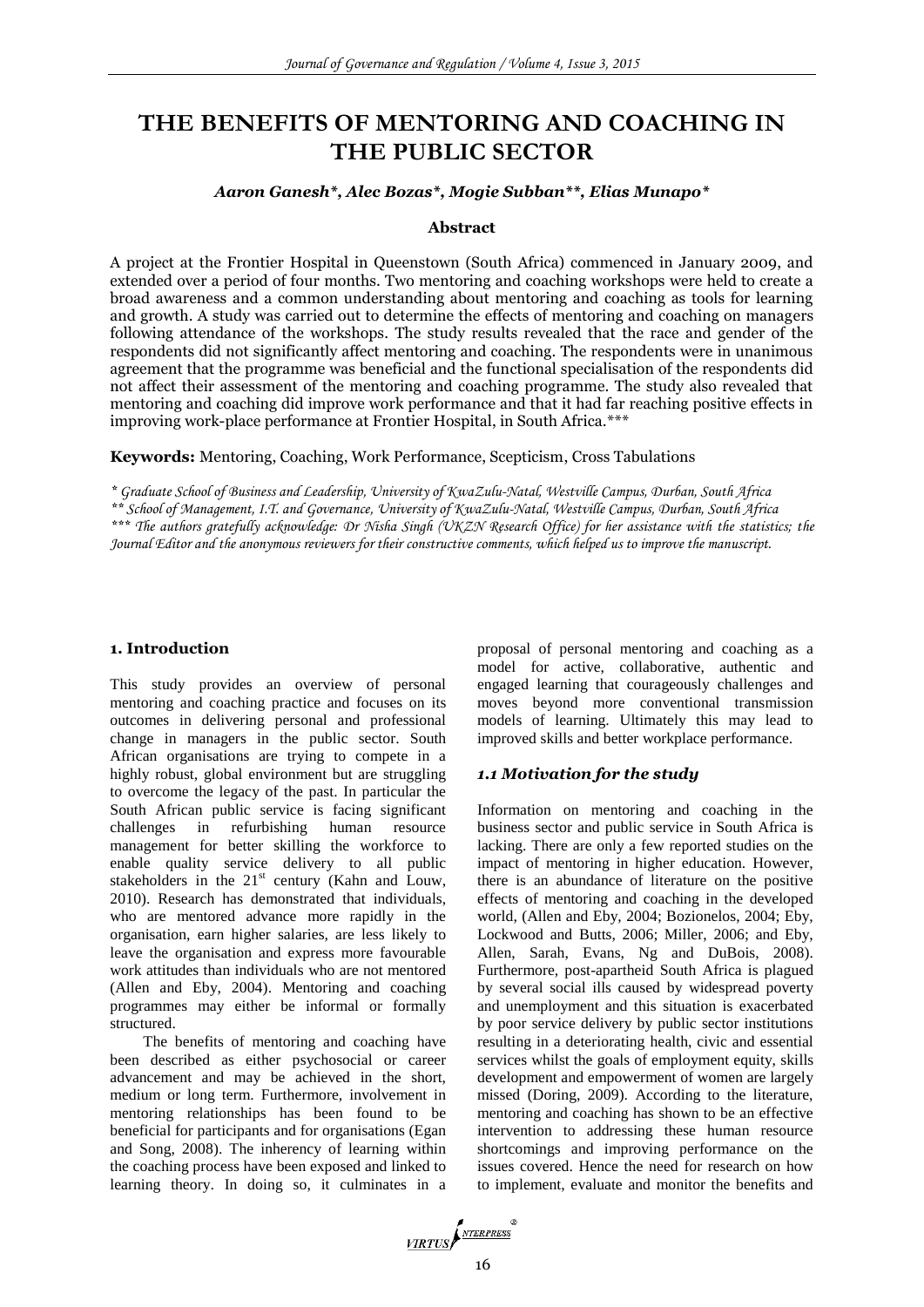challenges of mentoring and coaching in our country does have merit.

# *1.2 Focus of the study*

Mentoring and coaching is gaining increasing prominence in modern organisations as a key management intervention in enhancing the skills set of employees as well as encouraging their personal growth which could result in improved job performance. The focus of this dissertation is mentoring and coaching for both professional and personal growth however, it is specifically focused in the area of public sector management in South Africa and has as its main goal the enhancement in performance of public sectors managers which would then consequently improve the quality of service delivery from these essential organs of state.

There appears to be a dire need in the public sector for conscious change in management style and approach from systems and processes modelled on an autocratic and hierarchical past into a more inclusive and participative style. Whilst public sector organisations in South Africa continue to spend increasing resources on training and education they are still deemed to be poorly managed and increasingly inefficient and are continually failing in their mandate to effectively deliver services to the increasingly impatient and recently less forgiving populace. Whilst training certainly has its' place in the acquisition of new skills it is however less suited to the fine-tuning of skills and to exploring specific individual situations or contexts. Coaching theory suggests that organisations which embark on mentoring and coaching interventions generally see an improvement in organisational performance (Troskie, 2009). The protégé's normally report improved morale, better communication and more effective working relationships (Troskie, 2009). The focus of the study is therefore to evaluate mentoring and coaching as a tool for effective management and for better skilling the South African workforce.

## *1.2 Problem statement*

The public sector in South Africa is facing challenges imposed by shortage of skills, limited resource allocations and unreliable or non-existent infrastructure and adequate support structures. The demands on staff members are enormous and the management support systems are not always readily available to assist. Effective leadership and management are about providing the tools and techniques that enable managers to organise their work and meet constraints. The lack of accountability and decision-making abilities of senior managers is regarded as the most critical problem especially in the sector of public health care. The realisation of the objectives of the South African public health system remains a challenge due to the inability of management to effectively plan, measure, evaluate and complete assignments (Department of Health (DoH), 2009).

# **2. Literature review**

Frontier Hospital epitomises the shortcomings of the South African public health system and in many respects is a practical manifestation of its shortcomings. This was shown up by poor leadership, untrained staff, lack of accountability amongst management and generally poor level of care experienced by patients at Frontier Hospital (DoH, 2009). The question that arises therefore is: What mechanisms can be taken to correct these shortcomings with the view to rolling out overall an improvement programme across the South African public service in general?

The concept of mentoring and coaching of managers is not necessarily a new concept and has in recent years received increased attention as a management intervention mainly due to a commonly held view that these forms of interventions offer tangible benefits. In this Chapter mentoring and coaching are defined and an in-depth review of mentoring and coaching across the public and private sectors inclusive of key concepts, techniques, benefits and other outcomes that have surfaced following the implementation of such programmes, is provided.

The South African public service has been under severe pressure since 1994 to transform into state institutions that serve the interests of the majority of the population whilst at the same time accelerating the employment equity goals of the country (Troskie, 2009). The difficulty in achieving these twin goals is borne out in poor levels of service delivery to the general populace as well as by poor performance of public sector managers that is highlighted in the South African media with alarming regularity.

# *2.1 Mentoring and coaching defined*

Mentoring and coaching are often distinguished from each other. Coaching is said to focus on enhancing knowledge or a specific skill, while mentoring is focused on the transfer of experience from a mature individual to a junior employee in order to develop and grow (Parsloe and Wray, 2000). The benefits of mentoring relationships have been publicized for several decades. However, only after Kram's (1985) seminal work on mentoring relationships at work, has empirical research on the topic of mentoring and coaching proliferated.

# *2.1.1 Coaching*

Grant (2001) indicated that the definitions of the coaching process vary considerably in their degree of clarity and succinctness, and the extent to which teaching or direct instruction is emphasised, as

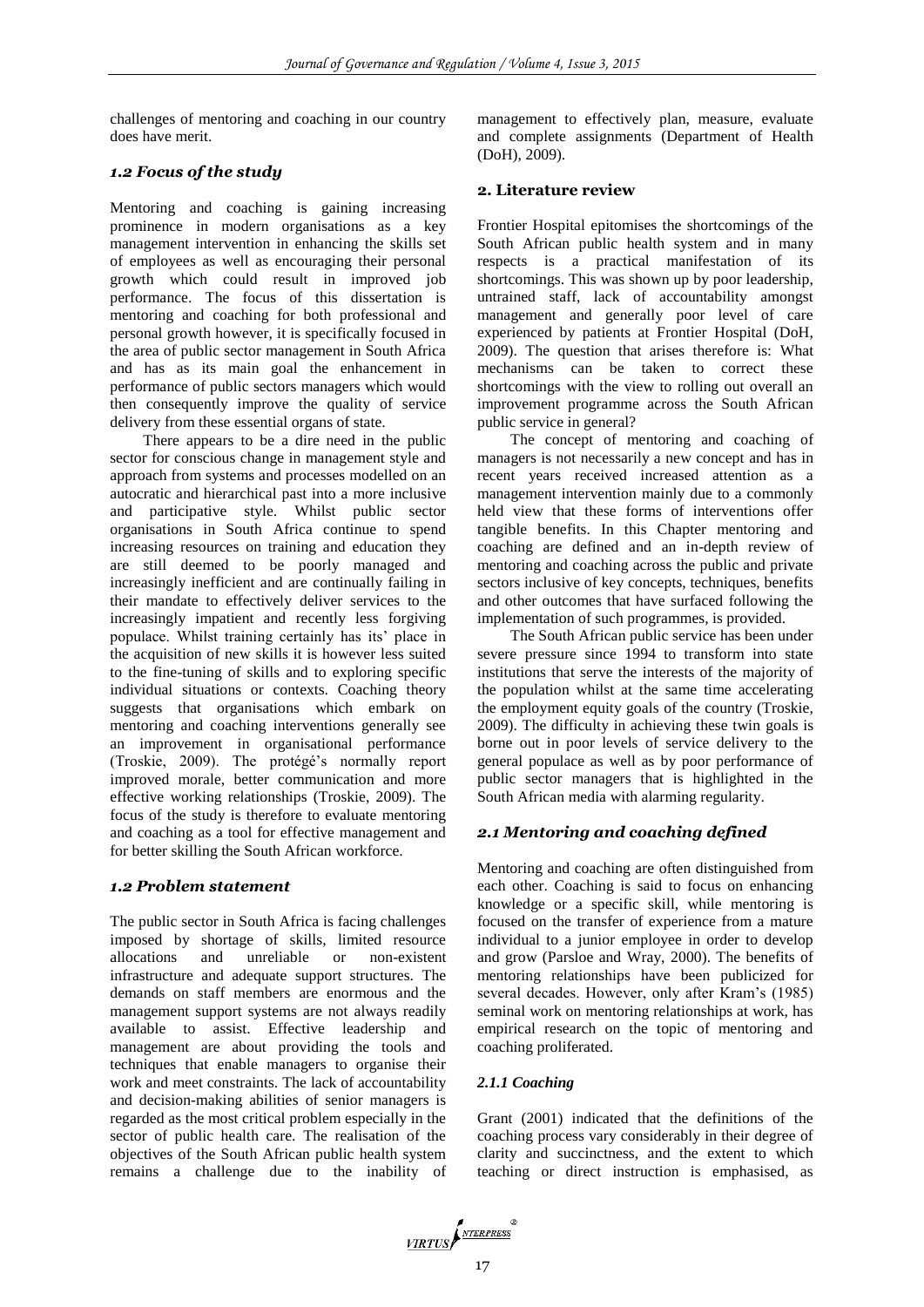opposed to the facilitation of self-directed learning. Parsloe and Wray (2000) however emphasized an instructional approach, wherein it is proposed that coaching is directly concerned with the immediate improvement of performance and development of skills through tutoring or instruction. Coaching also according to Parsloe and Wray (2000),entails a process of observing and offering hints, feedback, reminders, new tasks, or redirecting a student's attention to a salient feature, with the goal of approximating the student's performance with that of the expert's. Whitmore (2004) proposes that coaching is a process of unlocking a person's potential to maximize their own performance, and helping them to learn rather than teaching only.

Hudson (1999) reported that the process of coaching occurs when a coach helps a client to perceive options of becoming a more effective human being. Hudson (1999) further proposes that a coach is one who facilitates experiential learning that results in future-oriented abilities, is a trusted role model, an adviser, a wise person, a friend and a steward or guide, and one who works with emerging human and organisational forces to tap new energy and purpose, to shape new vision and plans and to generate desired results. Hence a coach is someone trained and devoted to guiding others into increased competence, commitment and confidence.

Coaching is commonly associated with technology (people who provide just-in-time, taskbased assistance) and business settings (people who are hired to provide guidance on a particular task at the individual or organisational level). The term coach, in modern society, makes one immediately think of sports coaches – individuals and teams have coaches for good reason. In many ways a coach and a mentor do the same thing and in practice the terms often are used interchangeably, which begs the question as to how one differentiates them (Troskie, 2009).

#### *2.1.2 Mentoring*

Dennen (2004) describes a mentor as one who mediates expert knowledge for novices and helps that which is tacit become more explicit. The two most common uses of the word mentoring are to (a) describe a professional development relationship in which a more experienced participant assists a less experienced one in developing a career and (b) a guiding relationship between an adult and a young

person focused on helping the youth realise his or her potential and perhaps overcome some barriers or challenges. In both cases it is the mentor who provides advice and support and may serve as a role model. Whereas these examples generally imply long-term relationships, mentoring can be used as an instructional strategy on a smaller scale. In a phenomenological viewpoint of the mentoring literature, Roberts (2000) notes that there are eight attributes of mentoring that commonly appear. These include; an active relationship, a helping process, a teaching-learning process, reflective practice, a career and personal development process, a formalised process and a role constructed by or for a mentor.

Dennen (2004) further reports that notions of helping, teaching and learning, and reflection, are all central to mentoring, which is a process that involves relationships. Not mentioned directly, but implied, is the concept of expertise. This then may imply that mentors are expected to provide expert knowledge to a mentee in a "do as I do "type of action learning process. According to Dennen (2004), mentors may use strategies such as verbal descriptions and diagrams to help concretize or reveal expert knowledge pertaining to why things are done in a certain way and further explain the relationship between parts. One however may argue that that mentors should not take too prominent a role in the mentoring relationship but rather use techniques like questioning to help mentees to demonstrate their understanding, and therefore confirm that learning has indeed taken place.

Enerson (2001) points out that teacher-centred terms such as; sage, actor, and pedagogue have long been used as metaphors for the teacher's role and, suggests that a mentor more appropriately puts the focus on the learner. Essentially, the teachinglearning situation changes from being about teacher performance to being about learner needs. Enerson (2001) further emphasized; "One may act without an audience, but it is not possible to mentor without a mentee. One might evaluate an actor's performance without regard for the audience's reaction, but a mentor cannot effectively be evaluated without consideration of the mentee."

Parsloe and Wray (2000), who discuss practical application distinguished coaching from mentoring by suggesting that a mentor is one who provides support of a more general nature in an on-going capacity and a coach is typically focused on assistance for meeting a particular goal.

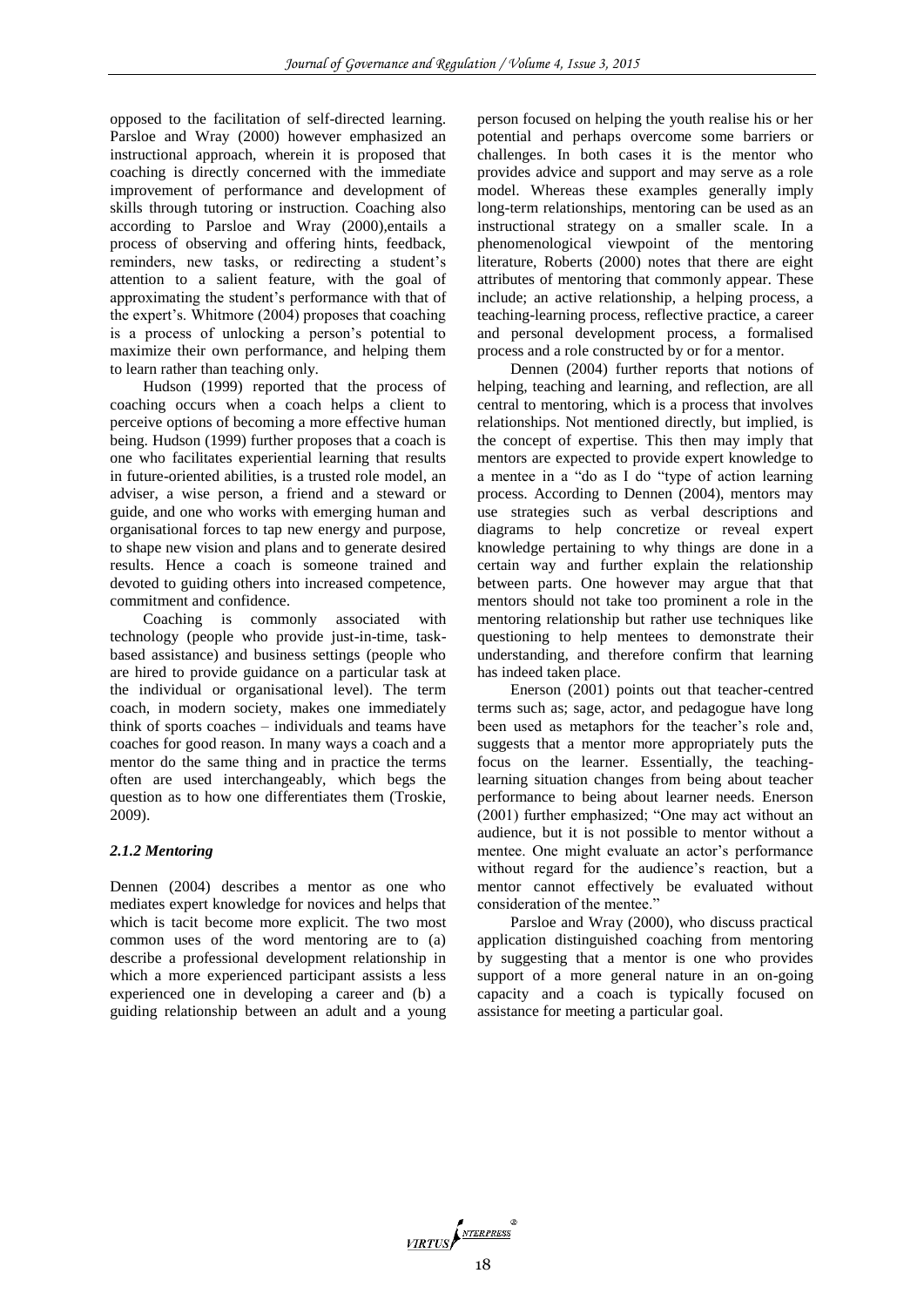|   | Goal                                      | Example                                                         |  |
|---|-------------------------------------------|-----------------------------------------------------------------|--|
|   | Ensure that appropriate sub skills are    | Employing practices to master particular skills for which the   |  |
|   | acquired                                  | mentor has been selected, e.g. a golf Pro teaching aspirant     |  |
|   |                                           | golfer the value of good posture                                |  |
|   | appropriate<br>exercises<br>and<br>Design | Teaching the mentee a specific "drill" e.g. when a golf Pro     |  |
| 2 | supply the required technology            | selects the appropriate golf club and engages with a golfer to  |  |
|   |                                           | practice specific drills                                        |  |
|   | Demonstrate the student's performance     | A golf Pro will analyse the scores of a club golfer so there is |  |
| 3 | in the interest of highlighting problems  | no argument on what on what level the student is currently      |  |
|   |                                           | performing                                                      |  |
|   | Provide<br>explanation<br>clear<br>and    | The golf instructor would provide clear, unambiguous            |  |
| 4 | instruction                               | instruction in easily understandable language on what           |  |
|   |                                           | corrective actions need to be implemented                       |  |

**Table 1.** The four goals of mentorship (Burton, Brown and Fischer, 1999 p 139 - 150)

By this definition, within the context of career development a mentor would help guide the career choices and workplace skills of the protégé, while a coach would be involved in more concrete, goaloriented tasks such as getting a new job or promotion. Burton, Brown and Fischer, (1999) state, that there are four goals for a coach to accomplish; Table 1. Hence a coach maintains focus on the goal, and determines when learner exploration is fruitless or ready to move onward.

## **3. Research methodology**

The aim of the study was to evaluate the impact of the mentoring and coaching programme that was implemented at the Frontier Hospital by the National Business Initiative (NBI) in conjunction with the Eastern Cape Provincial Administration (ECPA) so as to determine whether such an intervention would improve manager performance and service delivery in the public sector. The following objectives and research questions were formulated for the study.

## *3.1 Objectives*

- a) To critically evaluate the impact of mentoring and coaching by determining if there are differences in benefits obtained based on demographics, functional specialisation and length of employment.
- b) To establish whether participants have noticed improvements in their performance.
- c) To determine whether participants have developed personally in terms of confidence, interpersonal skills and effectiveness.

## *3.2 Ethical issues and clearance*

Both the National Business Initiative and the Eastern Cape Provincial Administration authorized the study and ethical approval was also obtained from the University of KwaZulu-Natal.

#### *3.3 Questionnaire construction*

The questionnaire was made up of 20 questions which were categorized as shown in Table 2.

| <b>Table 2.</b> Questionnaire composition |  |
|-------------------------------------------|--|
|                                           |  |

| <b>Ouestion/statement number</b> | vpe?            |
|----------------------------------|-----------------|
| 3, 4, 5                          | Multiple Choice |
| ∸                                | Dichotomous     |
| $6 - 20$                         | Scaled (Likert) |

# *3.4 Pilot study*

The draft questionnaire was tested on five people, thereafter the responses were examined and the necessary changes as improvements were done. The pilot study provided the opportunity to identify and eliminate any vagueness that could have arisen due to any ambiguity or unforeseen inferences that may perhaps have been drawn from the way the questions were worded or structured.

#### *3.5 Population*

The population (N) consisted of 101 senior government officials who attended the workshops at Frontier Hospital as part of the NBI and ECPA mentoring and coaching programme.

#### *3.6 Sample size*

Non-probability sampling was used since the study was concerned with the results obtained from a small

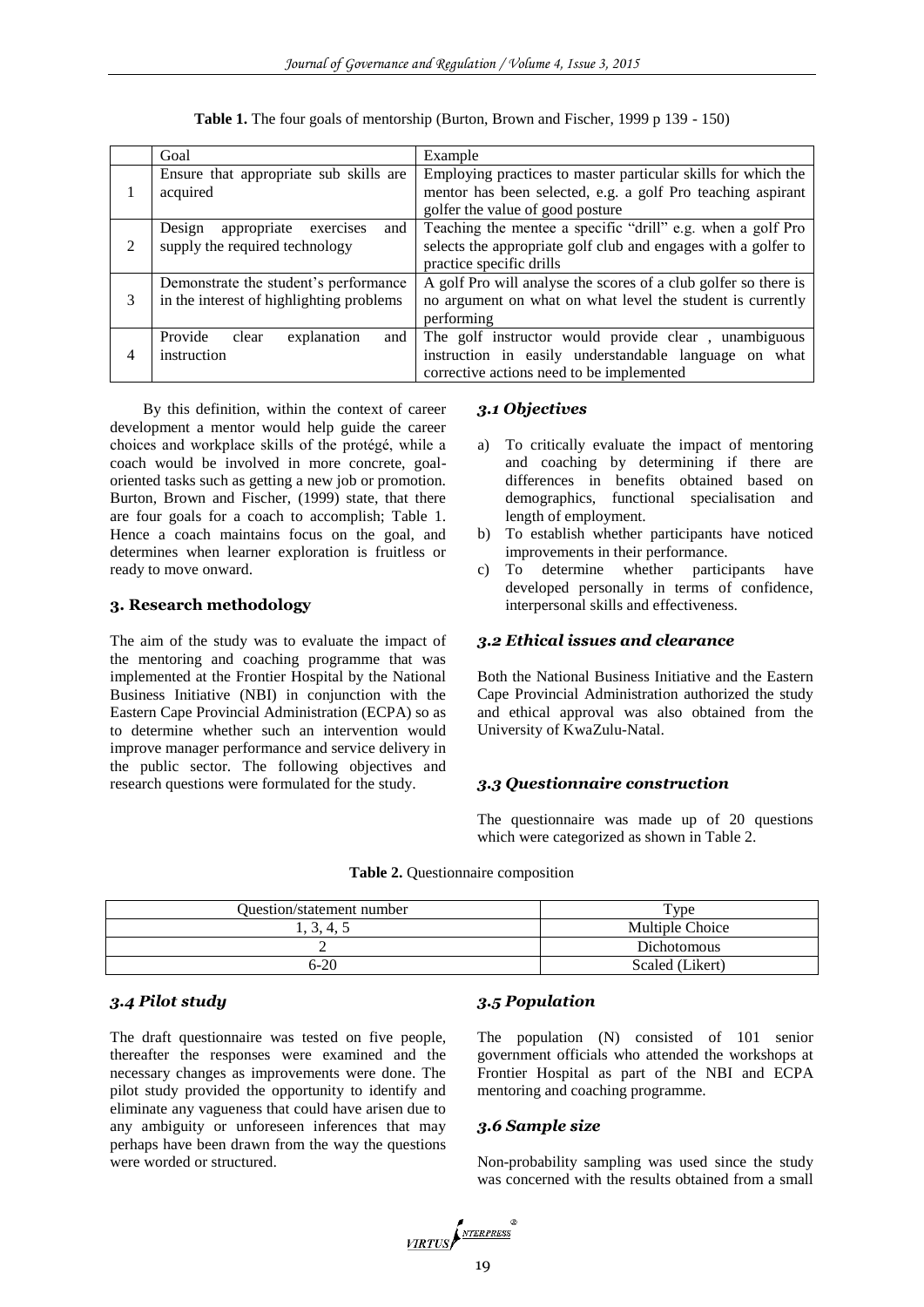group that is representative of the much larger grouping, in this case being public sector managers in South Africa. A sample size (n) of 33 was chosen as being representative of the population (N=101), at 90% confidence level and 11.75% error. An on-line survey random sample calculator (CustomInsight.com, 2010) was used.

The sample of 33 managers included:

- 16 Nursing Managers including operational managers at Frontier Hospital,

- 8 Heads of Clinical Departments at Frontier Hospital,

- 1 Middle Manager - Administration at Frontier Hospital,

- 1 Quality Assurance Coordinator at Frontier Hospital,

- 1 ARV Programme Coordinator at Frontier Hospital and

- 6 Sub-district managers for Chris Hani Health District.

## *3.7 Reliability and validity*

The questionnaire adequately measured the mentoring and coaching concept, and its linkages to performance and self-confidence thereby enhancing the validity and reliability. Cronbach's alpha coefficient, using the variables shown in Table 3 was calculated as 0.700 and this indicated that the questionnaire was reliable. More on reliability can be obtained from Bryman and Bell (2007).

# *3.8 Analysis of data*

Predictive Analytics SoftWare (PASW) version 18 was used to analyse the data where attention was given to:

a) Frequency distributions,

b) Descriptive statistics, including measures of central tendency and dispersion,

c) Cross tabulations on dependent and independent variables,

d) Chi-square analysis and

e) Graphical representations.

#### **4. Presentation of results**

The data analysis was presented in univariate and bivariate forms. The univariate was in the form of frequency tables and bar charts while the bivariate was in the the form of cross tabulations and correlations.

## **4.1 Univariate analysis**

## *Race, gender and age*

The demographic data representing age, gender, race and also length of service is summarised in Table 4.

The majority of the respondents (73%) were Black (Africans). There were no Indians in the sample and Whites and Coloureds comprised a total of 27%. Most of the respondents were females (67%). The vast majority of the respondents were above 45 years old (73%), and 18% were above 55 years of age as shown in Table 4.

#### *Role in the organisation*

The level of management of the respondents was also recorded as shown in Figure 1. The results indicated that the majority (51.5%) of the respondents were middle managers, and that only 3% were senior managers.

**Table 3.** Measuring reliability using Cronbach's Alpha coefficient

| Cronbach's Alpha Coefficient | No. of items | Variables (items)used                                                                                                                                    |
|------------------------------|--------------|----------------------------------------------------------------------------------------------------------------------------------------------------------|
| .700                         | 10           | Mentoring positive<br>Mentoring beneficial<br>Recommend<br>Performance targets<br>Career progression<br>Confidence<br>Interact better<br>Time management |
|                              |              | Grow and development<br>Prioritise tasks                                                                                                                 |

#### *Role in the organisation*

The level of management of the respondents was also recorded as shown in Figure 1. The results indicated that the majority (51.5%) of the respondents were middle managers, and that only 3% were senior managers.

## *Length of service*

The lengths of service (tenure) of the respondents are shown in Table 4.3. Employees with 11 to 15 years of service made up 24.2% of the sample, whilst employees with less than 5 years of service made up 18.2% of the sample. The majority of the respondents (42.4%) worked for the organisation for 15 years and longer. Employees with 11 to 15 years of service made up 24.2% of the sample, whilst employees with less than 5 years of service made up 18.2% of the sample. The majority of the respondents (42.4%) worked for the organisation for 15 years and longer as shown in Table 5.

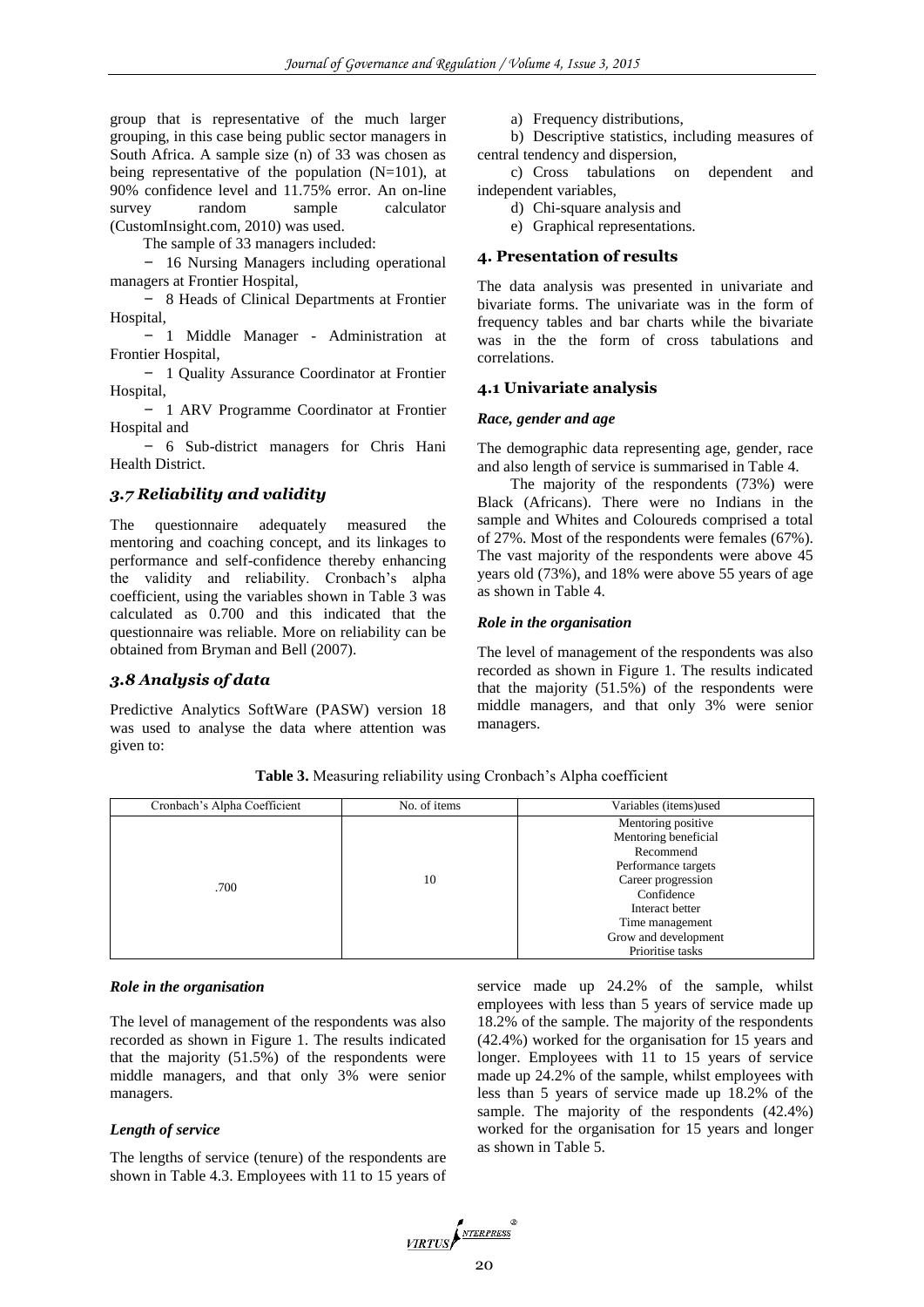| Demographic Characteristic | Race group, gender, age group | Percentage |
|----------------------------|-------------------------------|------------|
|                            | <b>Black</b>                  | 73         |
|                            | Indian                        | 0          |
| Race                       | White                         | 21         |
|                            | Coloured                      | n          |
| Gender                     | Male                          | 33         |
|                            | Female                        | 67         |
|                            | $<$ 25 years old              | 0          |
|                            | 25-34 years old               | 0          |
| Age                        | 35-44 years old               | 27         |
|                            | 45-54 years old               | 55         |
|                            | 55 and older                  | 18         |

#### **Table 4.** Demographic profile of the respondents





**Table 5.** Length of service of the respondents in the organisation

| Length of service (tenure) | Percentage respondents |
|----------------------------|------------------------|
| vear                       |                        |
| $1-5$ years                | 18.2                   |
| $6-10$ years               | 15.2                   |
| $11-15$ years              | 24.2                   |
| $> 15$ years               | 42.4                   |

Employees with 11 to 15 years of service made up 24.2% of the sample, whilst employees with less than 5 years of service made up 18.2% of the sample. The majority of the respondents (42.4%) worked for the organisation for 15 years and longer as shown in Table 5.

# *Effects of the mentoring and coaching programme*

The respondents were asked to rate various statements on the effects of the mentoring and coaching programme by indicating whether they strongly agreed, agreed, disagreed or strongly disagreed to each statement. The data was analysed and is shown in Table 6.

## *Positive effect of mentoring and coaching*

The results in Table 6 indicated that 81.8% of the respondents strongly agreed that the mentoring and coaching programme had a positive impact on them. In overall, there was 100% agreement that mentoring and coaching had a positive effect.

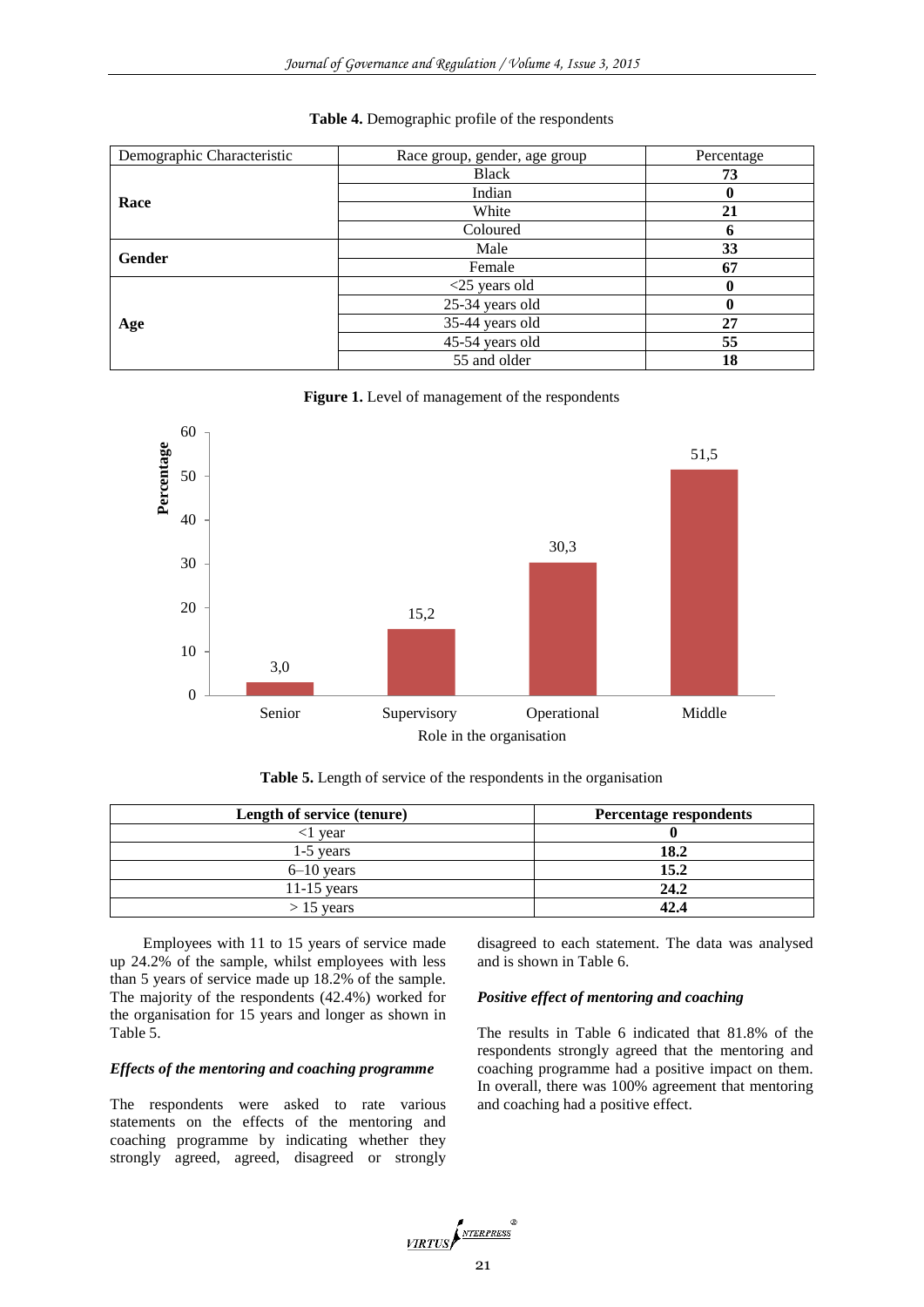# *Beneficial effect of mentoring and coaching*

The majority (93.9%) of the respondents strongly agreed that a mentoring and coaching programme

would be beneficial to other managers in the public sector. There was 100% agreement that such programmes are beneficial (Table 6).

|  | Table 6. Responses to various aspects of the mentoring and coaching programme |
|--|-------------------------------------------------------------------------------|
|  |                                                                               |

|                                                           | Strongly |       |          | Strongly |
|-----------------------------------------------------------|----------|-------|----------|----------|
|                                                           | Agree    | Agree | Disagree | Disagree |
| 4.7.1 Positive effect of mentoring and coaching           | 81.8%    | 18.2% | .0%      | .0%      |
| 4.7.2 Beneficial effect of mentoring and coaching         | 93.9%    | 6.1%  | .0%      | .0%      |
| 4.7.3 Mentor/coach appraisal                              | 39.4%    | 24.2% | 33.3%    | 3.0%     |
| 4.7.4 Level of scepticism about mentoring and<br>coaching | 6.1%     | 45.5% | 21.2%    | 27.3%    |
| 4.7.5 Recommendation of mentoring and coaching            | 66.7%    | 33.3% | .0%      | .0%      |
| 4.7.6 Job performance targets                             | 33.3%    | 51.5% | 15.2%    | .0%      |
| 4.7.7 Exceed job performance targets                      | 21.2%    | 51.5% | 27.3%    | .0%      |
| 4.7.8 Favourable performance appraisal                    | 9.1%     | 39.4% | 36.4%    | 15.2%    |
| 4.7.9 Career progression                                  | 21.2%    | 45.5% | 27.3%    | 6.1%     |
| 4.7.10 Salary increases                                   | .0%      | .0%   | 57.6%    | 42.4%    |
| 4.7.11 Confidence about abilities                         | 51.5%    | 45.5% | 3.0%     | $.0\%$   |
| 4.7.12 Effective interaction on different levels          | 45.5%    | 54.5% | .0%      | .0%      |
| 4.7.13Time management                                     | 30.3%    | 51.5% | 18.2%    | .0%      |
| $\overline{4.7.14}$ Effectiveness in the organisation     | 24.2%    | 75.8% | .0%      | .0%      |
| 4.7.15 Personal and professional development              | 42.4%    | 57.6% | .0%      | .0%      |

## *Mentor/ coach appraisal*

The results revealed that 63.6% of the respondents agreed that the mentor or coach was an expert and was therefore able to provide specialised assistance. However, 36.3% of the respondents were in disagreement (Table 6).

## *Level of scepticism about mentoring and coaching*

It was revealed that 6.1% and 45.5% of the respondents highly agreed and agreed respectively, that they were still sceptical of mentoring and coaching as a management development intervention in South Africa (Table 6).

## *Recommendation of mentoring and coaching*

All the respondents agreed that they would recommend mentoring and coaching to other professionals with 66.7% highly agree and 33.3% agree responses (Table 6).

## *Job performance targets*

33.3% and 51.5% of the respondents highly agreed and agreed respectively that the mentoring and coaching programme assisted them to meet job performance targets. Hence this constituted agreement from the vast majority (84.8%) of the respondents. However, 15.2% of the respondents disagreed (Table 6).

## *Exceed job performance targets*

The majority (72.7%) of the respondents agreed that the mentoring and coachingprogramme assisted them to exceed job performance targets. However 27.3% of the responses disagreed (Table 6).

#### *Favourable performance appraisal*

The results reveal a mixed reaction by respondents to them receiving a favourable performance appraisal following the mentoring and coaching programme. Only 9.1% of the respondents highly agreed, 39.4% agreed, whilst 36.4% disagreed and 15.2 % highly disagreed. Overall, more than 50 % of the respondents did not receive favourable performance appraisals (Table 6).

#### *Career progression*

The majority (66.7%) of the respondents agreed that prospects of career progression improved following the mentoring and coaching programme. However, 33.4% disagreed with 6.1% of these recorded as highly disagree (Table 6).

#### *Salary increases*

All the respondents disagreed to receiving higher than average salary increases following involvement in the mentoring and coaching programme (Table 6).

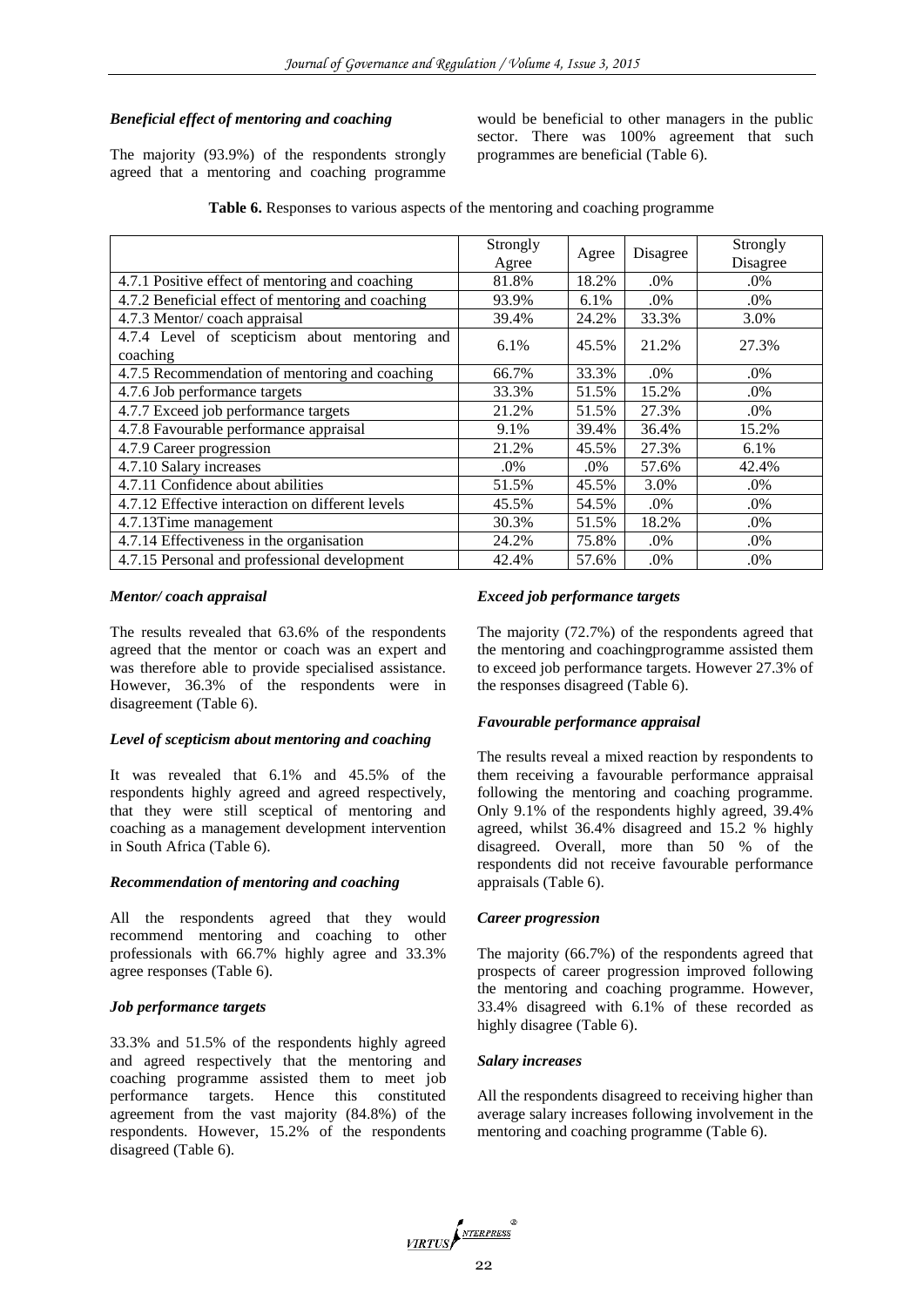#### *Confidence about abilities*

The vast majority of the respondents (97%) agreed that they were confident about their abilities. There was a mere3% disagreement regarding confidence about abilities following the mentoring and coaching programme (Table 6).

#### *Effective interaction on different levels*

There was 100% agreement that respondents were able to interact more effectively and on different levels in the organisation following the mentoring and coaching programme (Table 6).

#### *Time management*

Although the majority (81.8%) of the respondents agreed that they managed time more effectively and have become more effective managers following the mentoring and coaching programme, 18.2 % disagreed (Table 6).

#### *Effectiveness in the organisation*

The results revealed that there was 100% agreement that the respondents were able to prioritise tasks more effectively to the extent that they were able to maximize effectiveness in the organisation, following the mentoring and coaching programme (Table 6).

## *Personal and professional development*

There was 100% agreement that the mentoring and coaching programme helped the respondents to grow and develop on a personal level and this has had a positive impact on professional development (Table 6).

# *4.2 Bivariate analysis*

## *Relationship between age and length of service in the organisation*

Several cross tabulations were carried out using chi square analysis and Fisher's exact test. Significance was shown only when age was cross-tabulated against length of service in the organisation. Fisher's exact test was 0.011. This indicated that there was a significant relationship between age of the respondents and the length of service in the organisation. Thirty three percent of the respondents in the 45-54 age group were in service for longer than 16 years, compared to only 3% of respondents who were between 35 and 44 years. It is indicated therefore that respondents in the 45-54 age group benefited from mentoring and coaching. Younger respondents served the organisation for shorter periods (Table 7).

**Table 7.** Cross-tabulation between age and length of service

| Age           | Length of service |              |               |             |        |  |
|---------------|-------------------|--------------|---------------|-------------|--------|--|
|               | years             | $6-10$ years | $11-15$ years | $>15$ years | Totals |  |
| $35 - 44$     | $6.1\%$           | $6.1\%$      | 12.1%         | 3.0%        | 27.3%  |  |
| $45 - 54$     | 9.1%              |              | 12.1%         | 33.3%       | 54.5%  |  |
| 55>           | 3.0%              | 9.1%         |               | 6.1%        | 18.2%  |  |
| Column Totals | 18.2%             | 15.2%        | 24.2%         | 42.4%       | 100%   |  |

Fisher's exact test= 0.011

#### *Other cross-tabulations*

There were no significant relationships between the following cross-tabulations using chi square analysis:

- race and role in the organisation,
- race and length of service,
- gender and role in the organisation,
- gender and length of service,
- age and role in the organisation,

- role in the organisation and length of service,

- role in the organisation and mentoring,

- Role in the organisation and mentoring positive and

- Role in the organisation and mentoring beneficial.

All the senior managers (3%) in the sample were White and all the Coloureds were middle managers (6.1%). Blacks occupied middle, supervisory and operational management positions, but not senior management positions (Table 8).

Black (39.4%) and white managers (3%) served the organisation for longer than 16 years and in total comprised 42.4% of the sample. At the time of the survey, Coloured managers were in service for a minimum of 6 and a maximum of 15 years (Table 9).

All senior managers were males. In total only 6% of the males occupied supervisory and operational management positions, compared to 39.4% of the females who held these positions (Table 10).

Females (36.4%) were the longest in service compared to males (6.1%) as shown in Table 11.

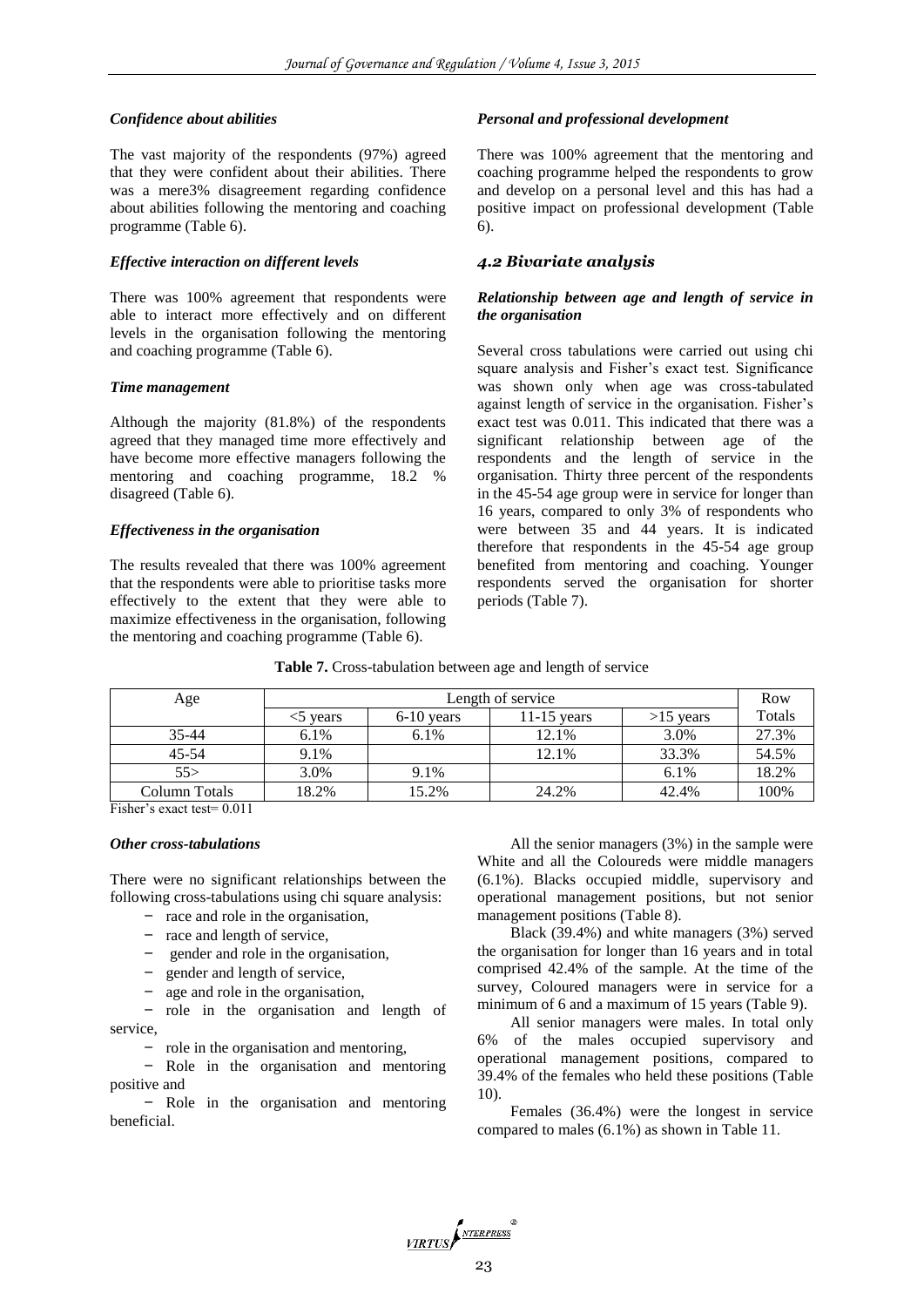| Race          |        | Row    |             |             |         |
|---------------|--------|--------|-------------|-------------|---------|
|               | Senior | Middle | Supervisory | Operational | Totals  |
| <b>Black</b>  |        | 33.3%  | 12.1%       | 27.3%       | 72.7%   |
| White         | 3.0%   | 12.1%  | 3.0%        | 3.0%        | 21.1%   |
| Coloured      |        | 6.1%   |             |             | $6.1\%$ |
| Column Totals | 3.0%   | 51.5%  | 15.2%       | 30.3%       | 100%    |

#### **Table 8.** Cross-tabulation between race and role in the organisation

#### **Table 9.** Cross-tabulation between race and length of service

| Race          |       | Row          |               |             |        |
|---------------|-------|--------------|---------------|-------------|--------|
|               | vears | $6-10$ years | $11-15$ vears | $>15$ years | Totals |
| <b>Black</b>  | 12.1% | 9.1%         | 12.1%         | 39.4%       | 72.7%  |
| White         | 6.1%  | 3.0%         | 9.1%          | 3.0%        | 21.2%  |
| Coloured      |       | 3.0%         | 3.0%          |             | 6%     |
| Column Totals | 18.2% | 15.2%        | 24.2%         | 42.4%       | 100%   |

#### **Table 10.** Cross-tabulation between gender and role in the organisation

|               |        | Role in the organisation |        |             |             | Row Totals |
|---------------|--------|--------------------------|--------|-------------|-------------|------------|
|               |        | Senior                   | Middle | Supervisory | Operational |            |
| Gender        | Male   | 3.0%                     | 24.2%  | 3.0%        | 3.0%        | 33.2%      |
|               | Female |                          | 27.3%  | 12.1%       | 27.3%       | 66.7%      |
| Column Totals |        | 3.0%                     | 51.5%  | 15.2%       | 30.3%       | 100%       |

|               |        |          | <b>Row Totals</b> |               |             |       |
|---------------|--------|----------|-------------------|---------------|-------------|-------|
|               |        | <5 years | $6-10$ years      | $11-15$ years | $>15$ years |       |
| Gender        | Male   | 9.1%     | 9.1%              | 9.1%          | 6.1%        | 33.4% |
|               | Female | 9.1%     | 6.1%              | 15.2%         | 36.4%       | 66.6% |
| Column Totals |        | 18.2%    | 15.2%             | 24.2%         | 42.4%       | 100%  |

**Table 12.** Cross-tabulation between age and role in the organisation

| Age           | Senior  | Middle  | Supervisory | Operational | <b>Row Totals</b> |
|---------------|---------|---------|-------------|-------------|-------------------|
|               | manager | manager | manager     | manager     |                   |
| $35 - 44$     |         | 18.2%   | 6.1%        | 3.0%        | 27.3%             |
| $45 - 54$     | 3.0%    | 24.2%   | 9.1%        | 18.2%       | 54.5%             |
| 55            |         | 9.1%    |             | 9.1%        | 18.2%             |
| Column Totals | 3.0%    | 51.5%   | 15.2%       | 30.3%       | 100%              |

All senior managers we in the 45-54 age group. Younger respondents between 35-44 years of age were middle, supervisory and operational managers whereas older respondents above 55 years old were either middle or operational managers (Table 12).

Middle managers comprised 51.5% of the sample of which 21.2% served the organisation for more than 15 years (Table 13).

Although all the respondents agreed that the mentoring and coaching workshops had had a positive effect on them, the weighting of their responses differed. Senior managers only agreed, while all supervisory managers strongly agreed. Middle and operational managers both agreed and strongly agreed (Table 14).

There were no significant relationships between the following cross-tabulations using chi square analysis:

- race and level of scepticism;
- age and level of scepticism;
- gender and level of scepticism;
- gender and mentor/coach;
- race and mentor/coach; and
- age and mentor/coach.

The data are presented in Tables 16 to 21. When race was cross-tabulated against scepticism, it was found that blacks (42.5%) were the most sceptical about the mentoring and coaching programme, followed by whites (6.1%) and Coloureds (3%), (Table 16).

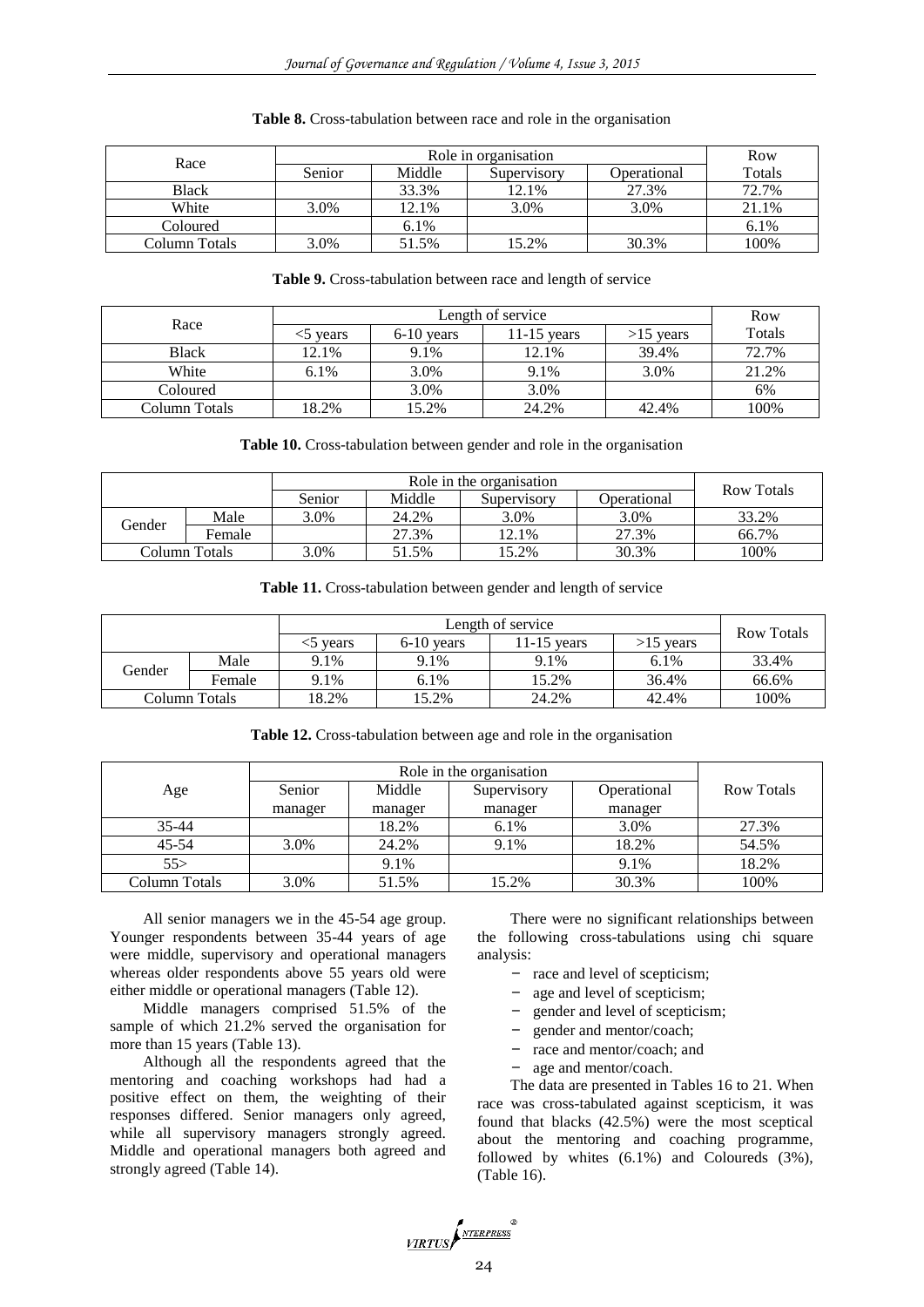| Role in organisation |             |           | Row          |               |             |        |
|----------------------|-------------|-----------|--------------|---------------|-------------|--------|
|                      |             | $<$ vears | $6-10$ years | $11-15$ years | $>15$ years | Totals |
|                      | Senior      |           |              |               | 3.0%        | 3%     |
|                      | Middle      | 12.1%     | 9.1%         | 9.1%          | 21.2%       | 51.5%  |
|                      | Supervisory |           | 3.0%         | 9.1%          | 3.0%        | 15.1%  |
|                      | Operational | 6.1%      | 3.0%         | 6.1%          | 15.2%       | 30.4%  |
| Column Totals        |             | 18.2%     | 15.2%        | 24.2%         | 42.4%       | 100%   |

## **Table 13.** Cross-tabulation between role in the organisation and length of service

**Table 14.** Cross-tabulation between role in the organisation and mentoring positive

| Role in organisation |             | Mentoring positive |                |                   |
|----------------------|-------------|--------------------|----------------|-------------------|
|                      |             | Agree              | Strongly agree | <b>Row Totals</b> |
|                      | Senior      | 3.0%               |                | 3%                |
|                      | Middle      | 12.1%              | 39.4%          | 51.5%             |
|                      | Supervisory |                    | 15.2%          | 15.2%             |
|                      | Operational | 3.0%               | 27.3%          | 30.3%             |
| Column Totals        |             | 18.2%              | 81.8%          | 100%              |

**Table 15.** Cross-tabulation between role in the organisation and mentoring beneficial

| Role in organisation |             | Mentoring beneficial | <b>Row Totals</b> |       |
|----------------------|-------------|----------------------|-------------------|-------|
|                      |             | Agree                | Strongly agree    |       |
|                      | Senior      |                      | 3.0%              | 3%    |
|                      | Middle      | 3.0%                 | 48.5%             | 51.5% |
|                      | Supervisory |                      | 15.2%             | 15.2% |
|                      | Operational | 3.0%                 | 27.3%             | 30.3% |
| Column Totals        |             | 6.1%                 | 93.9%             | 100%  |

#### **Table 16.** Cross-tabulation between race and level of scepticism

| Race          |                   | Row      |       |                |        |
|---------------|-------------------|----------|-------|----------------|--------|
|               | Strongly disagree | Disagree | Agree | Strongly agree | Totals |
| <b>Black</b>  | 18.2%             | 12.1%    | 36.4% | $6.1\%$        | 72.8%  |
| White         | 9.1%              | 6.1%     | 6.1%  |                | 21.3%  |
| Coloured      |                   | 3.0%     | 3.0%  |                | 6%     |
| Column Totals | 27.3%             | 21.2%    | 45.5% | 6.1%           | 100%   |

**Table 17.** Cross-tabulation between age and level of scepticism

| Age |               |                   | Sceptical | <b>Row Totals</b> |                |       |
|-----|---------------|-------------------|-----------|-------------------|----------------|-------|
|     |               | Strongly disagree | Disagree  | Agree             | Strongly agree |       |
|     | 35-44         | 12.1%             | 6.1%      | 9.1%              |                | 27.3% |
|     | $45 - 54$     | 12.1%             | 9.1%      | 30.3%             | 3.0%           | 54.5% |
|     | 55>           | 3.0%              | 6.1%      | 6.1%              | 3.0%           | 18.2% |
|     | Column Totals | 27.3%             | 21.2%     | 45.5%             | 6.1%           | 100%  |

## **Table 18.** Cross-tabulation between gender and level of scepticism

| Gender |               |                   | Sceptical | <b>Row Totals</b> |                |       |
|--------|---------------|-------------------|-----------|-------------------|----------------|-------|
|        |               | Strongly disagree | Disagree  | Agree             | Strongly agree |       |
|        | Male          | 9.1%              | 9.1%      | 15.2%             |                | 33.4% |
|        | Female        | 18.2%             | 12.1%     | 30.3%             | 6.1%           | 66.7% |
|        | Column Totals | 27.3%             | 21.2%     | 45.5%             | 6.1%           | 100%  |

More than twice as many women (36.4%) than men (15.2%) were sceptical of the benefits offered by mentoring and coaching as a management development intervention (Table 18).

Of the respondent (36.3%) who disagreed that the mentor or coach was an expert, 27.2 % were female and 9.1% were male (Table 19).

All the Coloured respondents agreed that the mentor or coach was an expert and was therefore able

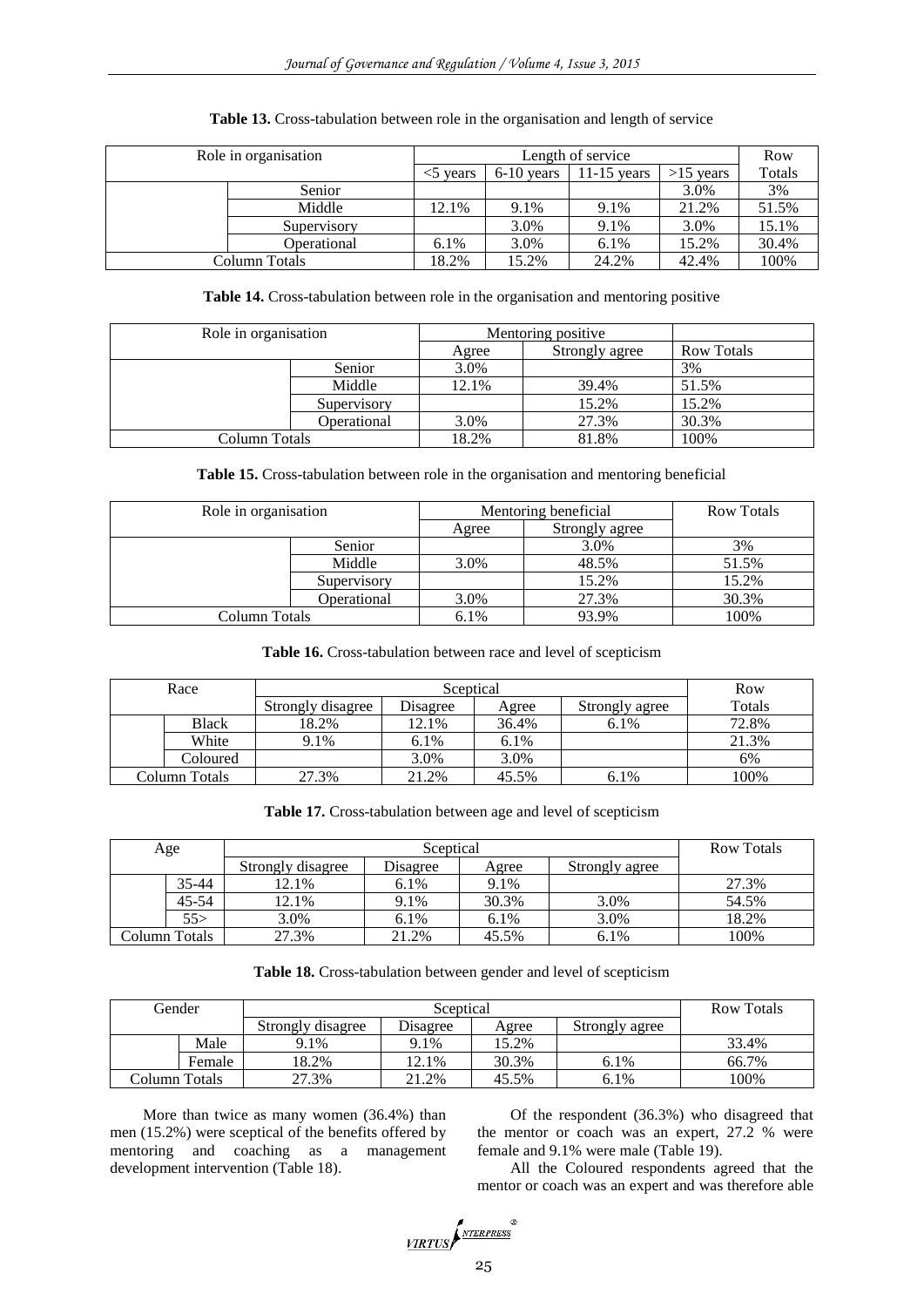to provide specialised assistance, but whites (9.1%) and blacks (27.2%) disagreed (Table 20). Respondents above 45 years old (21.2%) disagreed that the mentor or coach was an expert compared to 12.1% of the respondents who were younger than 45 (Table 21).

The scores for Positive effect of mentoring and coaching, Job performance targets, Exceed job performance targets, Favourable performance appraisal, Career progression and Salary increases were computed as shown Table 22 and Figure 2.

**Table 19.** Cross-tabulation between gender and mentor/coach

| Gender<br>Mentor/coach |        |                   | <b>Row Totals</b> |       |                |       |
|------------------------|--------|-------------------|-------------------|-------|----------------|-------|
|                        |        | Strongly disagree | Disagree          | Agree | Strongly agree |       |
|                        | Male   |                   | 9.1%              | 9.1%  | 15.2%          | 33.4% |
|                        | Female | ,0%               | 24.2%             | 5.2%  | 24.2%          | 66.6% |
| Column Totals          |        | $.0\%$            | 33.3%             | 24.2% | 39.4%          | 100%  |

| Race |               |                   | Mentor /coach |       |                |       |
|------|---------------|-------------------|---------------|-------|----------------|-------|
|      |               | Strongly disagree | Disagree      | Agree | Strongly agree |       |
|      | <b>Black</b>  | 3.0%              | 24.2%         | 15.2% | 30.3%          | 72.7% |
|      | White         |                   | 9.1%          | 9.1%  | 3.0%           | 21.2% |
|      | Coloure       |                   |               |       | 6.1%           | 6.1%  |
|      | Column Totals | 3.0%              | 33.3%         | 24.2% | 39.4%          | 100%  |

**Table 20.** Cross-tabulation between race and mentor/coach

|  | Table 21. Cross-tabulation between age and mentor/coach |  |  |
|--|---------------------------------------------------------|--|--|
|--|---------------------------------------------------------|--|--|

| Age           |           |                   | Row      |       |                |        |
|---------------|-----------|-------------------|----------|-------|----------------|--------|
|               |           | Strongly disagree | Disagree | Agree | Strongly agree | Totals |
|               | 35-44     |                   | 12.1%    | 3.0%  | 12.1%          | 27.2%  |
|               | $45 - 54$ |                   | 18.2%    | 18.2% | 18.2%          | 54.6%  |
|               | 55>       | 3.0%              | 3.0%     | 3.0%  | 9.1%           | 18.1%  |
| Column Totals |           | 3.0%              | 33.3%    | 24.2% | 39.4%          | 100%   |

**Table 22.** Statistical data reflecting the scores used in analysing objective 2 (n=33)

|                    | Salary | Performance | Career      | Exceeds     | Meet        | Positive |
|--------------------|--------|-------------|-------------|-------------|-------------|----------|
|                    |        | appraisal   | progression | performance | performance |          |
| Mean               | 39.39  | 60.61       | 70.45       | 73.48       | 79.55       | 95.45    |
| Std. Error of Mean | 2.18   | 3.77        | 3.68        | 3.07        | 2.97        | 1.70     |
| Median             | 50.00  | 50.00       | 75.00       | 75.00       | 75.00       | 100.00   |
| Mode               | 50.00  | 75.00       | 75.00       | 75.00       | 75.00       | 100.00   |
| Std. Deviation     | 12.55  | 21.68       | 21.15       | 17.61       | 17.06       | 9.79     |
| Minimum            | 25.00  | 25.00       | 25.00       | 50.00       | 50.00       | 75.00    |
| Maximum            | 50.00  | 100.00      | 100.00      | 100.00      | 100.00      | 100.00   |

Table 22 shows the median percentage score (which represents the middle value of the data set) for each of the statements (9 questions in the questionnaire) used. It is clearly indicated that the programme had a positive impact on the respondents as the median was 100 for the responses to the statement "The mentoring and coaching that I have received has had a positive impact on me". On the other hand, the statement pertaining to the attainment of higher than average salary increases had a median value of 50.

Figure 2 shows that the respondents found that the mentoring and coaching programme had a positive impact on them and the mean percentage

score was 95.5% and that they were able to meet job performance which scored a mean percentage of 79.5%.

The programme had least impact in attaining higher than average salary increases (39.4%). Other high scoring attributes of the programme were assistance in exceeding job performance targets (73.5%) and progression in career (70.5%). Hence it can be indicated that the mentoring and coaching programme was instrumental in improving the overall work performance of the respondents.

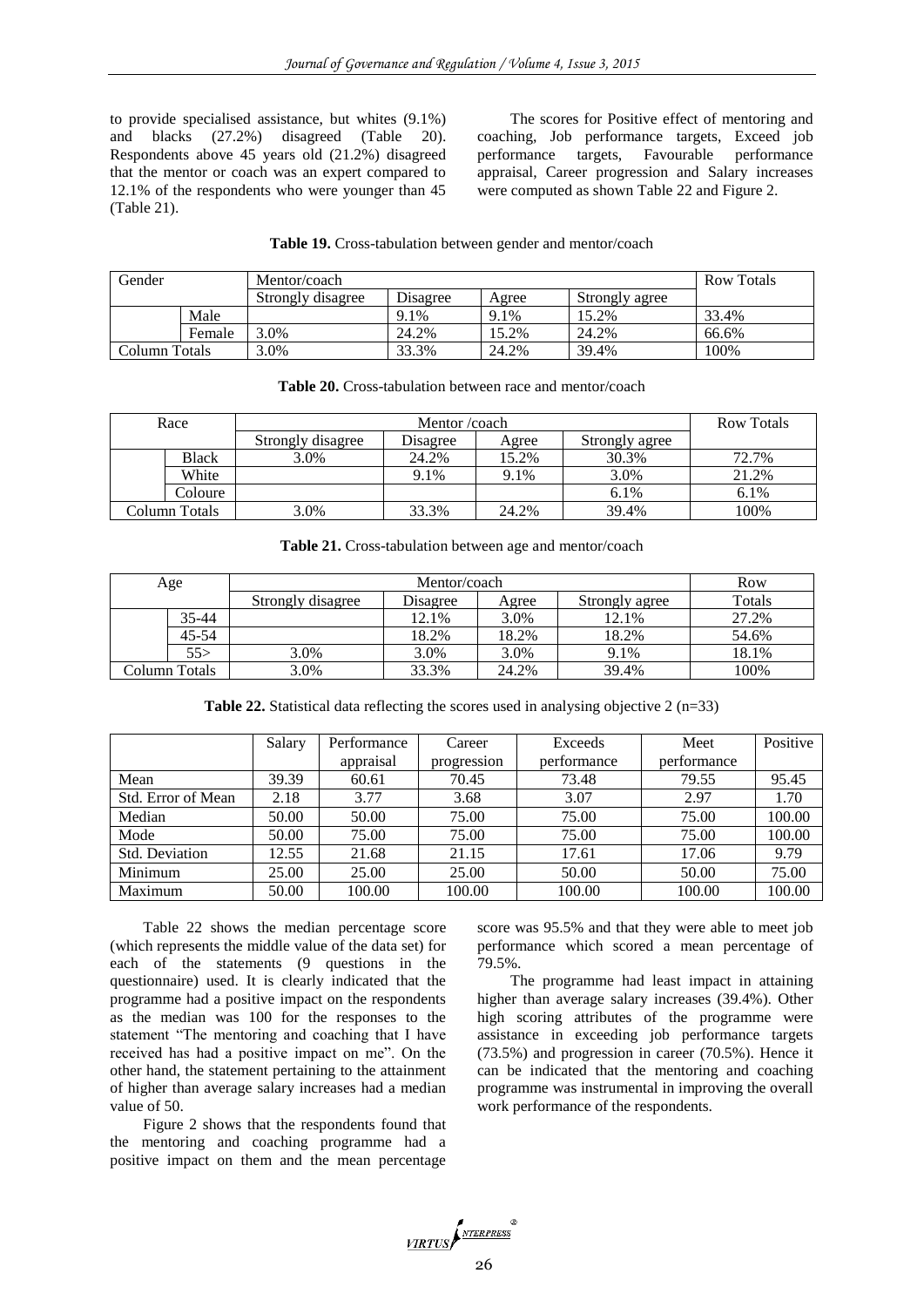

**Figure 2.** Mean percentage scores used to evaluate improvements in performance

## **5. Conclusions and recommendations**

## *5.1 Conclusions*

By and large the mentoring and coaching programme had a positive and beneficial effect irrespective of race, gender or age of the respondents. Furthermore functional specialization of the respondents did not affect their assessment of the mentoring and coaching programme, however, all senior managers were white males, and many females (39.4%) occupied lower management position compared to only 6% males.

The respondents reported astounding improved performance to the point that their career progression was facilitated and work performance targets had exceeded. However there were negative comments in that neither higher salaries nor performance appraisals were achieved. It therefore seems that these aspects may take time to accrue over several mentoring sessions.

Managing time more effectively, the prioritization of tasks, personal growth and development, interaction on different levels in the organisation and confidence about abilities were high on the list of personal accomplishments following mentoring and coaching. The mentor or coach was held in high esteem as the respondents regarded him or her as an expert, despite their apparent scepticism, and they also reported that they would highly recommend mentoring and coaching to other professionals (91.7%), which they thought would benefit managers in the public sector. Hence personal development of the participants in terms of confidence, skills development and effectiveness was achieved following mentoring and coaching.

#### *5.2 Recommendations*

This was the first report of the effects of mentoring and coaching in the public sector in South Africa

where the sample size was small (n=33). Therefore it may not be accurate to make generalisations from this study and as a result further larger surveys are highly recommended to enable more concrete deductions about the overall outcomes of mentoring and coaching. More surveys in the public sector entities across the country should be taken and at regular intervals to determine effectiveness. A larger sample size is recommended to extrapolate more numerical data for statistical analysis. Ranking type questions should be included so that more powerful deductions can be made, following statistical analysis of the numerical data. Furthermore, the surveys should be on-going for several years. As indicated by Doring, (2009), the need for coaching or mentoring does require empirical research and data to support this form of intervention for skills development in the healthcare sector in South Africa.

Whilst males still occupy higher ranking management positions (Adams and Funk, 2012), this was also was evident in this study in South Africa. It is indicated that race and gender may have effects that were not evident in this study. Therefore larger cross samples should be evaluated and both the mentor and mentee should be assessed, before and after coaching/mentoring to determine the more robust effects of race and gender on mentoring-both from the perspective of the protégés and the coaches.

It is highly recommended that the Human Resources records as well as education and skills certification of staff performance improvement following mentoring and coaching is taken into consideration as a true reflection of the work or career-related benefits and impacts of such programmes. Mentees/protégés often request for feedback from their coaches for better guidance. It is therefore recommended that mentoring and coaching workshops are structured to provide feedback on a regular basis.

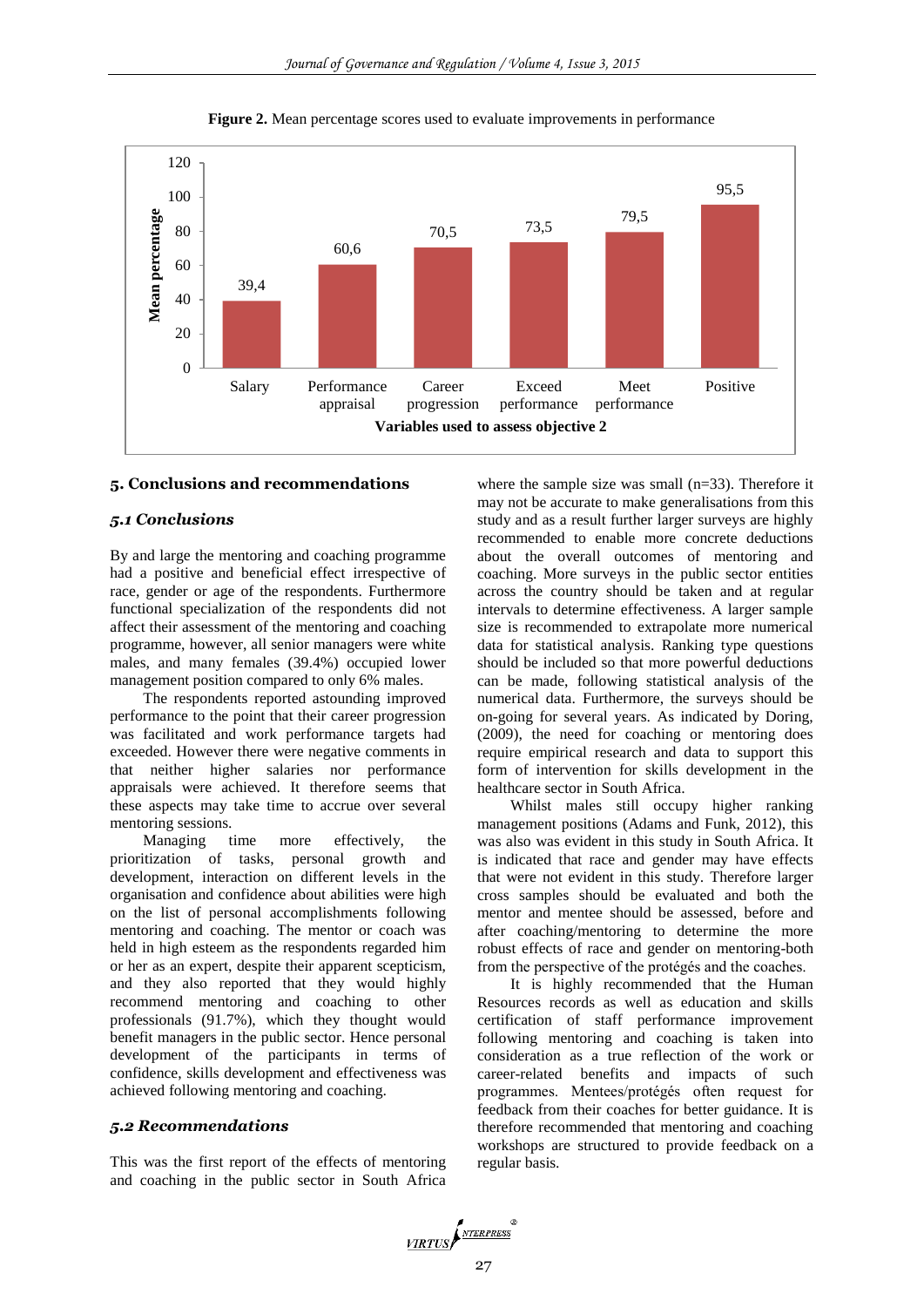We recommend that both the psychosocial and career impacts of protégés be evaluated before and after a mentoring and coaching programme. Hence queries/statements about the Human Resources records as well as education and skills certification should also be factored into the questionnaire to evaluate both the personal and the work/careerrelated benefits of such programmes.

Research has predominantly focused on the effects of mentoring from the perspective of protégés, with few exceptions (Bozionelos, 2004; Eby et al., 2006b). There is a scarcity of systematic empirical investigations of mentoring from the perspective of mentors. In order for there to be a feedback loop and for conclusions, generalisations and recommendations to be more accurately administered, it is suggested that the mentor perspective on mentoring is thoroughly investigated, especially in South Africa where there is cultural diversity.

## *5.3 Suggestions for further research*

It is further suggested that future research should be conducted and that the inclusion of the following enhancements could perhaps provide greater and more beneficial insights:

## *Informal mentoring*

In the workplace, the supervisor or line manager may inadvertently takes over the role of mentor coach. Whilst mentoring and coaching programmes at the workplace may be formally structured, as was the case in this study, it is equally important to assess the role of informal mentoring at the workplace, in order to evaluate the overall benefits gained and to evaluate the coaching return on investment ( CROI).

#### *Continuous evaluation*

In this study, it was not possible to attain official HR information on respondents' performance appraisals, higher than normal salary increases and career promotions. It is clear that these aspects accrue over time and therefore cannot be assessed soon after a mentoring and coaching workshop. It is therefore suggested that questionnaires are administered continuously to evaluate long-term benefits and/or challenges of mentoring and coaching.

#### *Developing a framework*

There is a need to consider the problem of conceptualizing mentoring to account for its diversity in practice. It is important to provide a simple and relevant account of the diversity of mentoring in practice. It is also important to make use of particular perspectives, such as a psychosocial perspective, to analyse/organised mentoring that centres more specifically on human resource concerns, and to focus on contemporary issues. Organisational cultures and structures have changed tremendously in South Africa. Approaches to the management of people at work have also changed. If these environmental factors, which will shape what mentoring can and will be, have changed, it becomes important to explain organised mentoring as a product of these factors. Hence, an analytical approach to understanding the diversity of organised mentoring in modern organisations needs to be developed. Without a conceptual framework it is difficult to provide the critical perspective necessary to promote debate and analysis about the potential and limitations of investing in mentoring as a major innovation in employee development, which is highly capable of improving service delivery and organisational needs.

## *Qualitative study approach*

A qualitative study approach such as the use of interviews and or focus group discussions is also recommended, as interviews and /or more personalised interactions could provide deeper understanding and greater insights of respondents' behaviour that might otherwise be missed in a purely quantitative analysis.

#### *Mentor/ coach as participant*

We recommend that the mentor/coach complete the questionnaire in future studies and follow-up surveys are recommended.

## **References**

- 1. Adams, R. B. & Funk, P. 2012. Beyond the Glass Ceiling: Does Gender Matter? Management Science, 58, pp. 219-235.
- 2. Bono, J. E., Purvanova, R. K. & Towler, A. J. 2004. Executive Summary for Coaching Survey.University of Minnesota
- 3. Bozionelos, N. 2004. Mentoring provided: Relation to mentor's career success, personality, and mentoring received. Journal of Vocational Behavior, 64, pp. 24- 46.
- 4. Burton, R., Brown, J. S. & Fischer, G. 1999. Skiing as a model of instruction. In: Rogoff, B. & Lave, J. (eds.) Everyday cognition: Development in social context (pp. 139–150). Cambridge: Harvard University Press.
- 5. Bryman, A. & Bell, E. 2007. Business Research Methods. 2nd Ed. New York: Oxford University Press.
- 6. CustomInsight.com. 2010. Talent Management Solutions. Survey Random Sample Calculator [Online]. Available: http://www.custominsight.com/articles/randomsample-calculator.asp [Accessed: 5 February 2010].
- 7. Dennen, V. P. 2004. Cognitive apprenticeship in educational practice: Research on Scaffolding, Modeling, Mentoring and Coaching as instructional strategies. Cognitive Apprenticeship in Educational Practice, 31, pp. 813-828.
- 8. DoH. 2009. National Business Initiative, Baseline Report Frontier Hospital Mentoring and coaching Project. Release Status Version V2. Document number